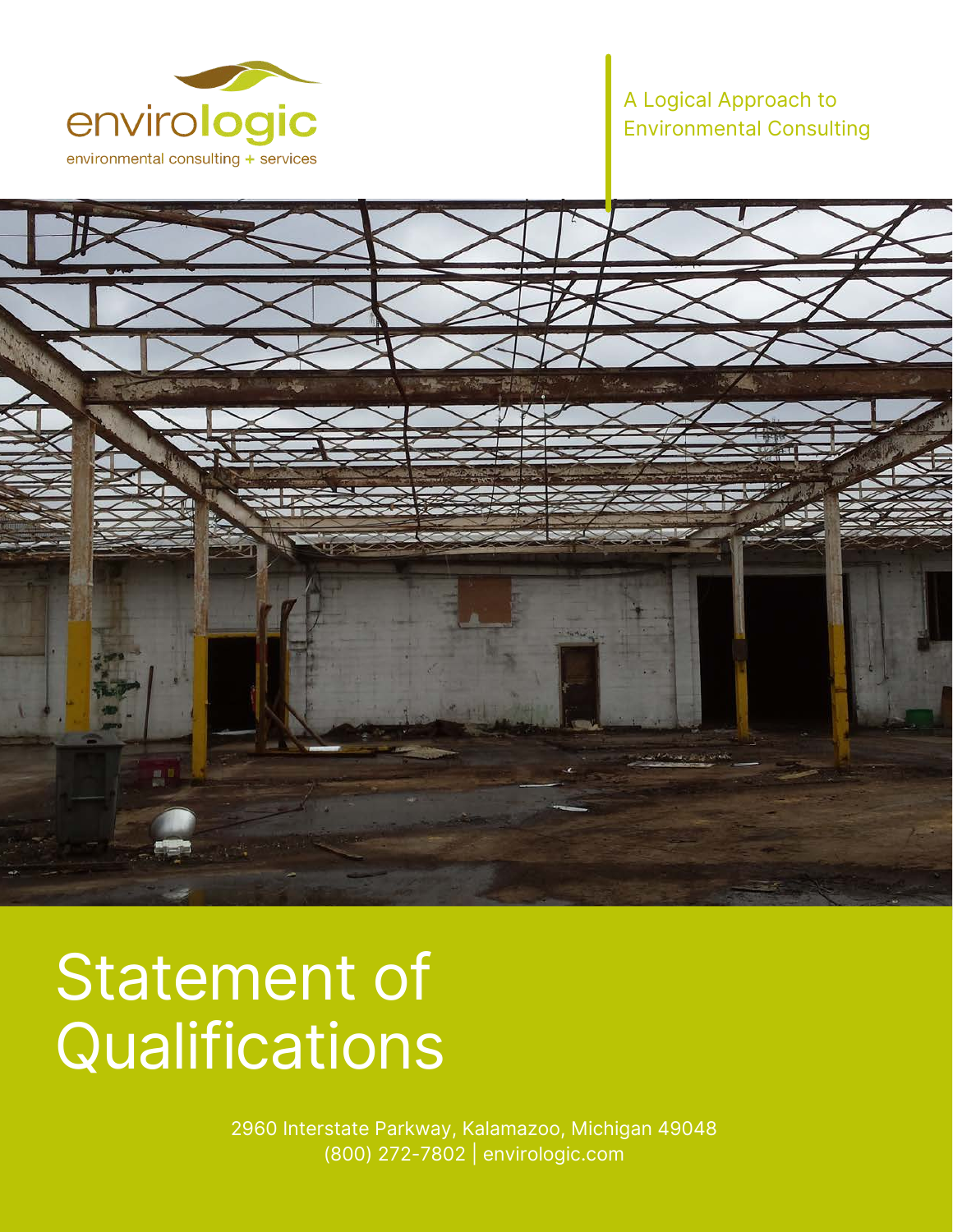#### **COMPANY INFORMATION**

| <b>Envirologic Technologies, Inc.</b> | 2960 Interstate Parkway<br>Kalamazoo, Michigan 49048 |
|---------------------------------------|------------------------------------------------------|
| <b>Phone Number</b>                   | Local: (269) 342-1100; Toll-free: (800) 272-7802     |
| Website                               | www.envirologic.com                                  |
| Year Established                      | 1989                                                 |
| State of Incorporation                | Michigan                                             |
| Federal ID Number                     | 38-2880619                                           |
| Michigan Tax ID Number                | 1113570                                              |
| Firm's Legal Formation                | S Corporation                                        |
| Firm's Officers                       | Jeffrey C. Hawkins, CEO                              |
|                                       | David B. Warwick, President                          |

**Envirologic Technologies, Inc. | 2960 Interstate Parkway | Kalamazoo, Michigan 49048**

Envirologic is a privately held, Michigan-incorporated, S Corporation. We are a small business (as certified by the Small Business Association of Michigan), non-DBE firm operating in Michigan and throughout the U.S. for over 30 years. We are able to effectively and efficiently serve our clients throughout the region from our headquarters in Kalamazoo, Michigan.

Established in 1989, Envirologic is a full-service environmental consulting and services firm. Our environmental services include environmental due diligence, brownfield redevelopment, contaminant investigation and cleanup, regulatory compliance, ecological assessments, and a wide range of environmental field services. Our services are provided to a variety of industries including banking, government, manufacturing, petroleum, real estate development, agriculture, and utilities.

Envirologic can provide the following specific services:

- Environmental due diligence services including Phase I and II Environmental Site Assessments (ESAs), Baseline Environmental Assessments (BEAs), Due Care Plans, Hazardous Materials Building Surveys (asbestos surveys) and abatement monitoring, radon surveys, and lead inspections and risk assessments. Envirologic is experienced in successfully navigating the environmental process to ensure compliance when Small Business Administration (SBA) requirements are applicable to a project.
- Brownfield redevelopment services including access to grants/loans, development of Brownfield Plans for the capture of tax increment, and layering of incentives such as CDBG-funded programs, MSHDA programs, etc. We are skilled at developing strategies for projects that utilize traditional economic development tools along with brownfield redevelopment tools available from the U.S. EPA, state agencies, local Brownfield Redevelopment Authorities, and Land Bank Authorities.

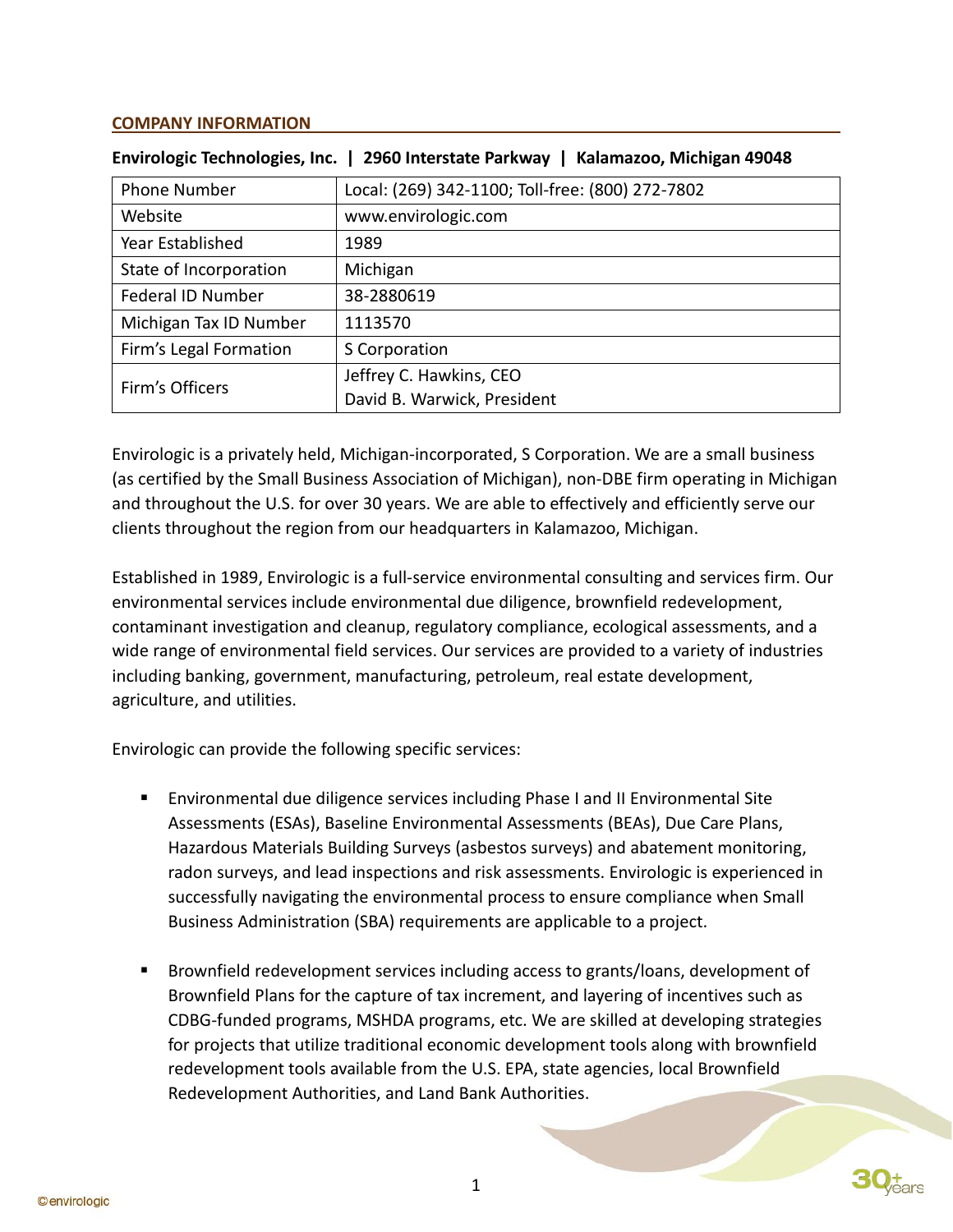- Hydrogeological site investigations, remediation design, and system installation and operation.
- Vapor intrusion studies, as well as design and construction of vapor intrusion mitigation systems (sub-slab depressurization systems).
- A full range of regulatory compliance services including audits, development of Contingency Plans, permitting services, etc.
- Wetland delineation and permitting, threatened and endangered species surveys, Natural Features Inventories, and other ecological services.
- **•** Demolition specifications and oversight.

### **ENVIROLOGIC TEAM QUALIFICATIONS**

Envirologic comprises 26 full-time employees consisting of highly qualified, experienced, and degreed hydrogeologists, geologists, biologists, environmental scientists, and environmental engineers. Envirologic maintains a "flat" organization whereby our senior-most staff are actively involved in day-to-day client communications and project management, including strategy development, data interpretation, and report writing. Our senior staff members are environmental professionals with 30+ years of relevant experience and are typically educated to a master's degree level in their area of expertise. Senior staff is ably supported by a professional staff of educated and experienced personnel. We have ample capacity to manage multiple projects and have shown a history of being responsive to the needs of our clients and their stakeholders.

We continuously invest in staff training, certifications, and professional development to maintain a high level of knowledge. Personnel maintain their expertise through regular in-house training, attending technical conferences and seminars, and regular involvement in professional organizations such as the Michigan Association of Environmental Professionals, the Air and Waste Management Association, the American Institute of Professional Geologists, and others. All field personnel have been extensively trained in various safety programs, including Hazardous Waste Operations Emergency Response (HAZWOPER), First Aid, and CPR—most trained to a Supervisor Level.

#### **CLOSING**

Envirologic has the ability to provide a complete range of environmental services. In providing environmental due diligence services, we strive to ensure quality, completeness, timeliness, and service. We effectively communicate our advice to clients and users. Our work is consistently accepted by lenders, businesses, regulators, and others as complete and appropriate.